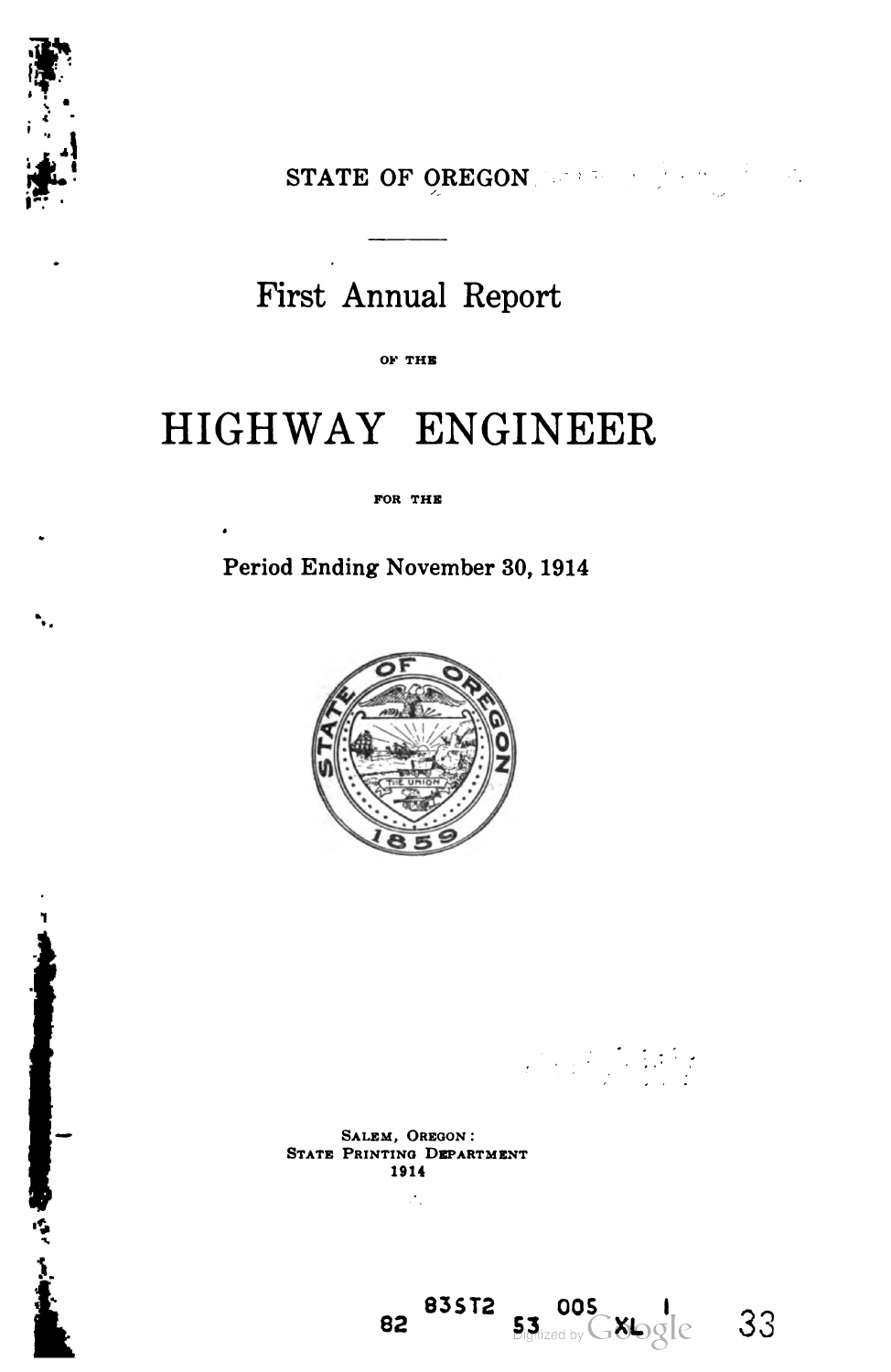This shows an overcharge to the county on this basis of \$17,532.00, which is a profit to the contractor on the steel alone of 105 per cent.

The county paid the Coast Bridge Company \$4,550.00 for erecting the superstructure. This is at the rate of \$24.00 per ton. An average figure for erection would be \$20.00 per ton.

Contract for the substructure on this bridge was let to Beebe  $\&$ Stevenson for \$29,483.50. We have not had an opportunity of investi gating the reasonableness of this figure.

## LANE COUNTY

#### Ferry Street Bridge—

Located at Eugene over the Willamette River. Consists of one 100 foot and one 120-foot Warren pony steel spans, and one 300-foot, Pratt, pin-connected through, steel span.<br>Price paid Coast Bridge Company for the 300-foot and 100-foot spans.

| Price paid Coast Bridge Company for the 300-foot and 100-foot spans.                                |  |  |  |  |  |  |
|-----------------------------------------------------------------------------------------------------|--|--|--|--|--|--|
| Weight of these two spans 127.2 tons, which gives unit price, f. o. b.<br>Eugene, \$186.32 per ton. |  |  |  |  |  |  |
| Mill price at Pittsburg on this date was \$28.00 per ton. Steel cost                                |  |  |  |  |  |  |

f. o. b. Eugene \$23,7<JiU>0 Weight of these two spans 127.:! tons, which gives unit price, f. o. b. Eugene. \$186. ."2 per ton. Mill price at Pittsburg on this date was \$28.00 per ton. Steel cost contractor. 127.2 tons at \$7."i.00 f. o. b. Eugene 9,5i0.00 As county paid \$23,700.00. profit to contractor on steel was 148%, or.... \$14,160.00 Deducting from tills <sup>a</sup> fair profit of <sup>15</sup> per cent \$1,431.00 And engineering fee of <sup>5</sup> per cent, for plans, etc 548.00 1,979.00

The sum which was lost to taxpayers on this transaction.................  $$12,181.00$ 

After this work was started an additional span was purchased as follows :

| One 120-foot Warren pony riveted span, weight 21.4 tons, price paid, |        |
|----------------------------------------------------------------------|--------|
| A unit price of \$175.20 per ton.                                    |        |
|                                                                      |        |
|                                                                      |        |
|                                                                      | 335.00 |
|                                                                      |        |

This makes a total overcharge on the superstructure, \$13,991.00.

An additional payment was made to the Coast Bridge Company of \$3,750.00 for "necessary changes and additions."

The substructure and the erection of the superstructure was bid in by the Coast Bridge Company for \$10,800.00. Total cost of bridge to the county was \$42,000.00.

### YAMHILL COUNTY

Newberg Bridge—

This bridge is located near Newberg, across the Willamette River, between Marion and Yamhill Counties. The bridge consists of one 273 foot Warren riveted steel span with cantilever arm of 105 feet, and one 147-foot Howe riveted steel span with cantilever arm of 105 feet. These cantilever arms support a 105-foot Warren pony, riveted steel span. Width of roadway, 20 feet, with wooden hand railing and deck. Clearance above low water, 90 feet. Bridge completed, January, 1914. Substructure

Digitized by Google